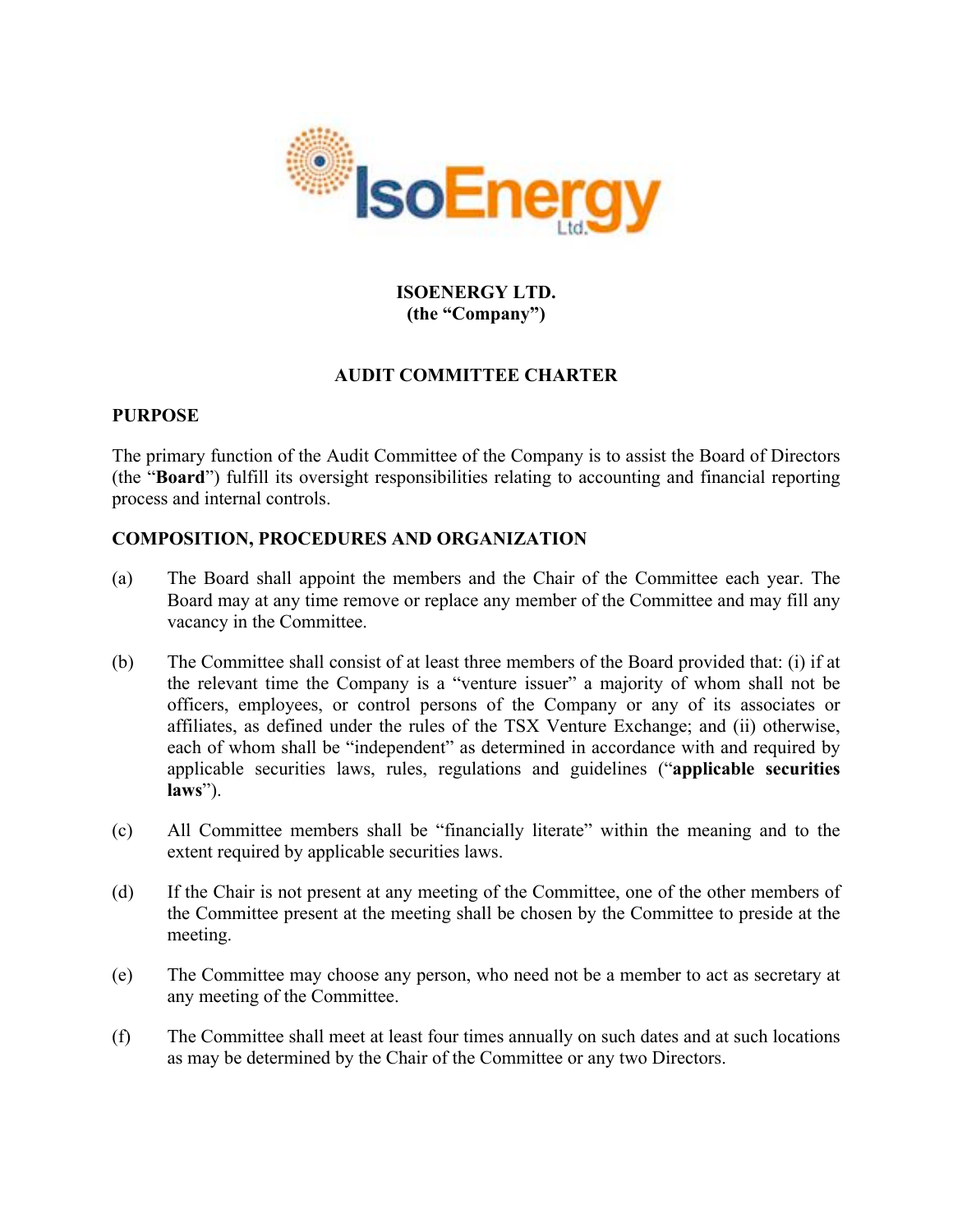- (g) The quorum for meetings shall be a majority of the members of the Committee, present in person or by telephone or other telecommunication device that permits all persons participating in the meeting to speak and to hear each other. The Committee may also act by unanimous written consent of its members.
- (h) If and whenever a vacancy shall exist on the Committee, the remaining members may exercise all powers of the Committee so long as a quorum remains in office.
- (i) Notice of the time and place of every meeting of the Committee shall be given in writing or by e-mail or facsimile communication to each member of the Committee at least 24 hours prior to the time fixed for such meeting; provided, however, that a member may in any manner waive a notice of a meeting and attendance of a member at a meeting is a waiver of notice of the meeting, except where a member attends a meeting for the express purpose of objecting to the transaction of any business on the grounds that the meeting has not been lawfully convened.
- (j) The Chair of the Committee shall set the agenda for meetings of the Committee. At the invitation of the Chair, one or more officers or employees of the Company may, and if required by the Committee shall, attend a meeting of the Committee. The external auditors shall receive notice of and have the right to attend all meetings of the **Committee**
- (k) The Committee shall fix its own procedure at meetings, keep records of its proceedings and report to the Board when the Committee deems appropriate.
- (l) The Committee, when it considers it necessary or advisable, may retain, at the Company's expense, outside consultants or advisors to assist or advise the Committee independently on any matter within its mandate. The Committee shall have the sole authority to retain and terminate any such consultants or advisors, including sole authority to approve the fees and other terms for the engagement of such persons.
- (m) In discharging its responsibilities, the Committee shall have full access to all books, records, facilities and personnel of the Company, to the Company's legal counsel and to such other information respecting the Company as it considers necessary or advisable in order to perform its duties and responsibilities.
- (n) The Committee shall periodically review this Charter, and submit any recommended changes thereto for approval by the Board.

## **ROLES AND RESPONSIBILITIES**

The Committee has the following overall duties and responsibilities:

(a) assist the Board in the discharge of its responsibilities relating to the quality and integrity of the Company's accounting principles, reporting practices and internal controls;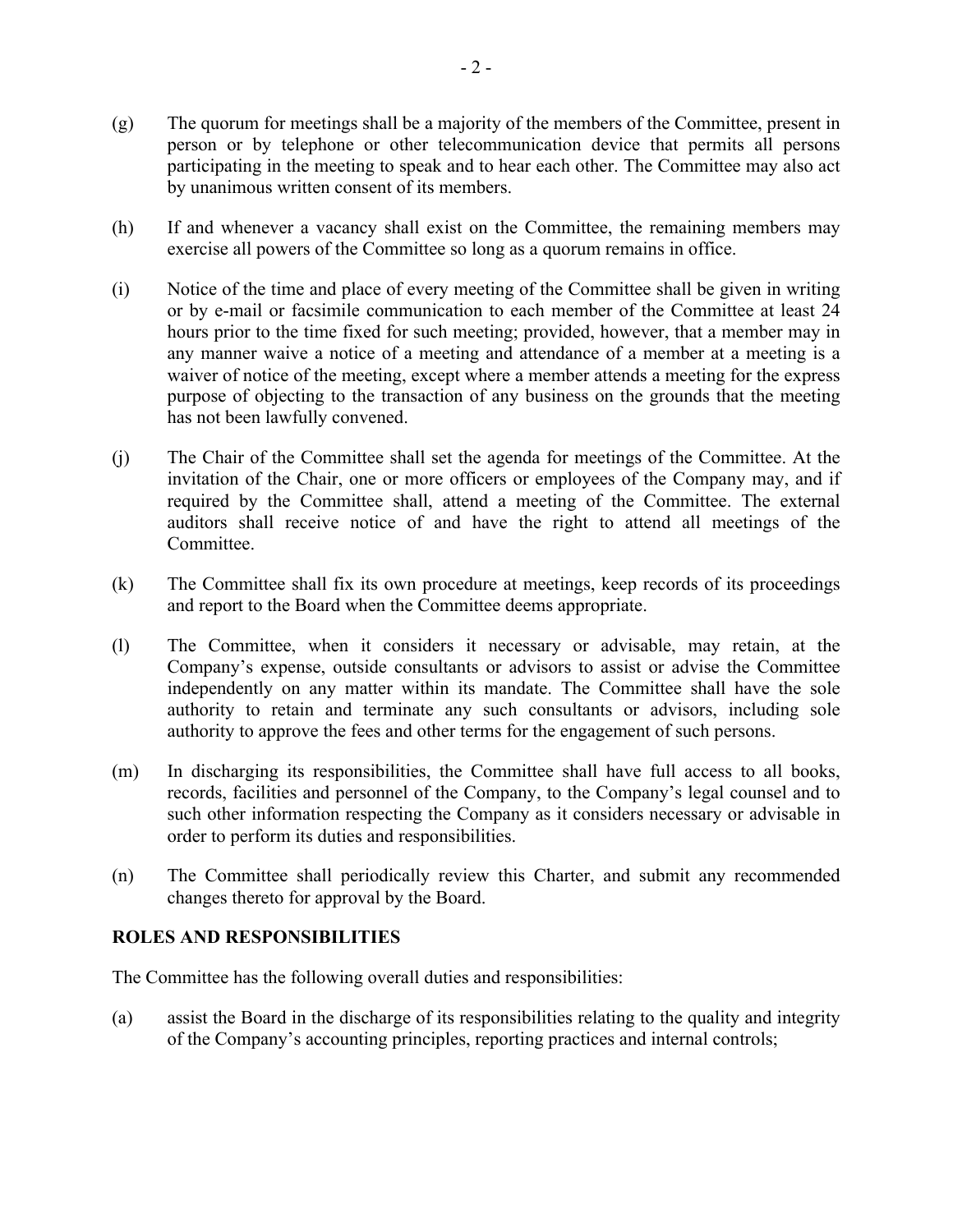- (b) assist the Board in the discharge of its responsibilities relating to the Company's disclosure obligations under applicable securities laws, including approval of the Company's annual and quarterly consolidated financial statements together with management's discussion and analysis thereon;
- (c) establish and maintain a direct line of communication with the Company's external auditors and periodically assess their performance;
- (d) ensure that management has designed, implemented and is maintaining an effective system of internal controls; and
- (e) report regularly to the Board on the fulfillment of its duties and responsibilities.

### **PUBLIC FILINGS, POLICIES AND PROCEDURES**

The Committee has the following duties and responsibilities in respect of public filings, policies and procedures:

- (a) reviewing and, if appropriate, recommending that the Board approve:
	- (i) all annual audited financial statements together with the report of the external auditors thereon and management's discussion and analysis thereon;
	- (ii) all unaudited financial statements and management's discussion and analysis thereon;
	- (iii) all annual and interim profit and loss press releases;
	- (iv) each annual information form (if applicable);
	- (v) all prospectuses; and
	- (vi) all financial information in other public documents, requiring approval by the Board;

in all cases, prior to their public disclosure or being filed with the appropriate regulatory authority;

- (b) ensuring adequate procedures are in place for the review of the Company's public disclosure of financial information extracted or derived from the Company's financial statements and periodically assess the adequacy of those procedures;
- (c) discussing the impact of any significant issues regarding accounting principles, practices and judgements of management with management and the external auditors, as and when appropriate;
- (d) reviewing with management and, if appropriate, the external auditor:
	- (i) significant variances in actual financial results from budgeted or projected results;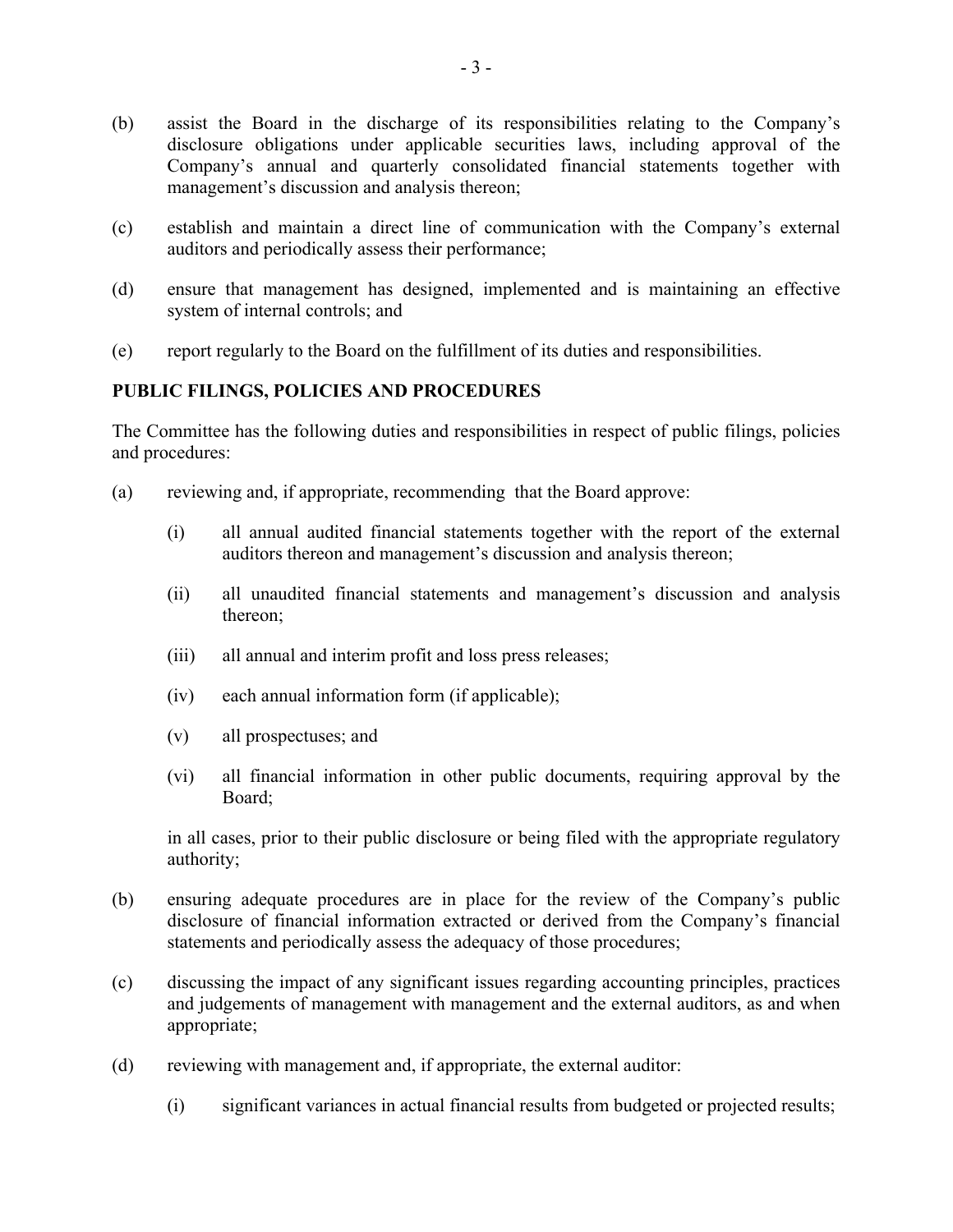- (ii) any actual or proposed regulatory changes or other changes in accounting, or financial reporting practices or policies;
- (iii) any significant or unusual events or transactions and, where applicable, alternative methods used to account for significant or unusual transactions;
- (iv) any actual or potential breaches of debt covenants;
- (v) whether the Company has followed appropriate accounting standards and made appropriate estimates and judgments;
- (vi) the presentation and impact of significant risks and uncertainties;
- (vii) the accuracy, completeness and clarity of disclosure of the Company's financial statements;
- (viii) any tax assessments, changes in tax legislation or any other tax matters that could have a material effect upon the financial position or operating results of the Company and the manner in which such matters have been disclosed in the financial statements;
- (ix) any litigation, claim or other contingency that could have a material effect upon the financial position or operating results of the Company and the manner in which such matters have been disclosed in the Company's financial statements;
- (x) whether all material information is presented in the management's discussion and analysis;
- (xi) material communications between the external auditor and management, such as any management letter or schedule of unadjusted differences;
- (xii) with the external auditor only, any fraud, illegal acts, deficiencies in internal control or other similar issues; and
- (xiii) general accounting trends and issues of auditing policy, standards and practices which affect or may affect the Company; and
- (e) review with management and the external auditors any correspondence with securities regulators or other regulatory or government agencies which raise material issues regarding the Company's financial reporting or accounting policies.

#### **FINANCIAL MANAGEMENT**

The Committee has the following duties and responsibilities with respect to financial management:

(a) reviewing and if appropriate, recommend for Board approval, all annual capital and operating budgets (and amendments thereto); and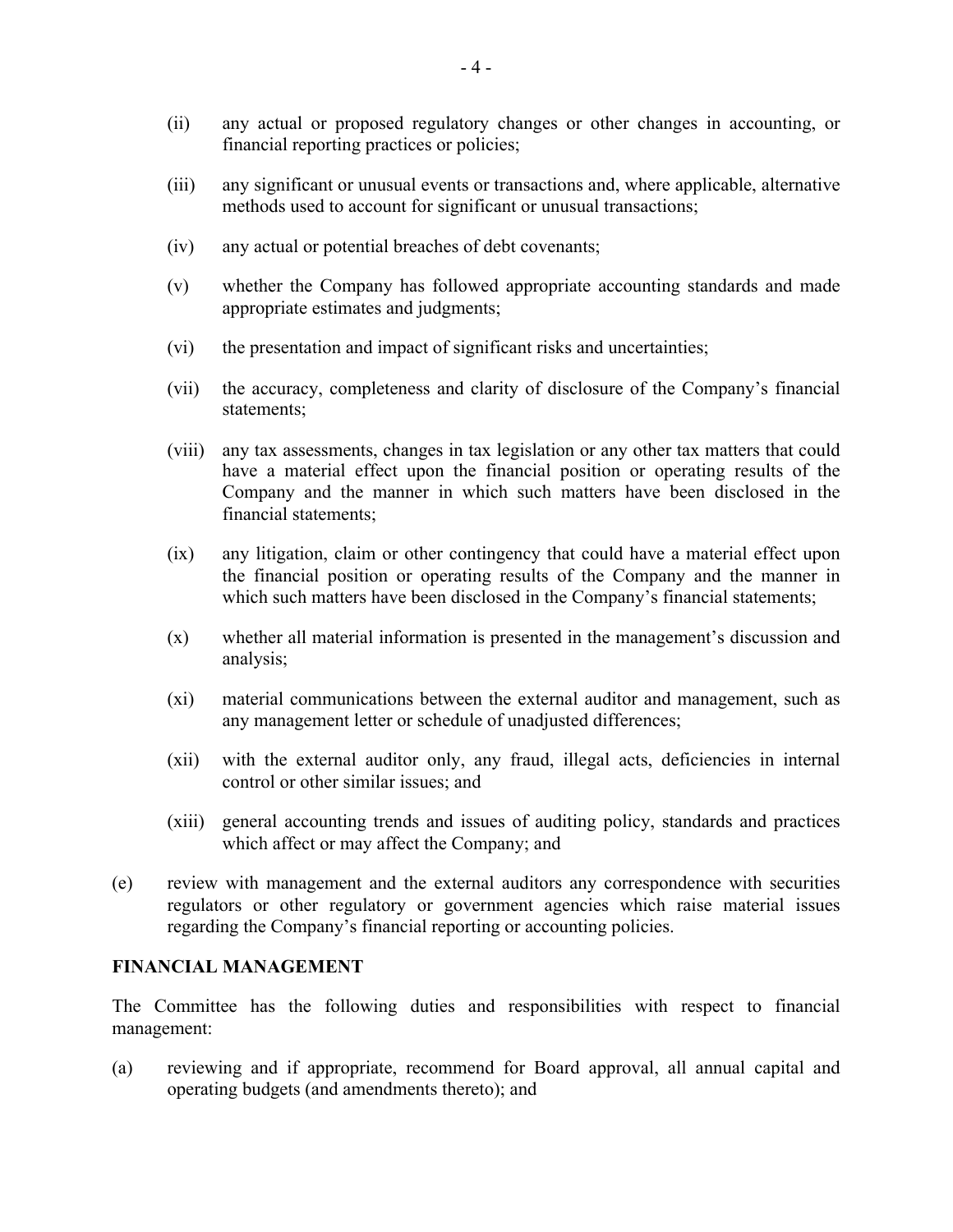(b) at regularly scheduled meetings of the Committee: (i) reviewing the Company's financial position as disclosed in the income statement, balance sheet and statement of cash flows; (ii) review the Company's forecast against the approved budget; and (iii) reviewing the Company's cash position, liquidity and capital requirements.

#### **INTERNAL CONTROLS, RISK MANAGEMENT AND COMPLIANCE**

The Committee has the following duties and responsibilities with respect to the internal controls, risk management and compliance:

- (a) reviewing the adequacy, appropriateness and effectiveness of the Company's policies and business practices which impact on the integrity, financial and otherwise, of the Company, including those relating to insurance, accounting, information services and systems and financial controls, management reporting and risk management;
- (b) reviewing compliance with the Company's Code of Business Ethics;
- (c) reviewing any issues between management and the external auditors that could affect the Company's financial reporting or internal controls;
- (d) periodically reviewing the Company's compliance with recommendations made by the external auditors;
- (e) reviewing annually, the adequacy and quality of the Company's financial and accounting resources;
- (f) reviewing annually with the external auditor, any significant matters regarding the Company's internal controls and procedures over financial reporting, including any significant deficiencies or material weaknesses in their design or operation;
- (g) receiving and reviewing reports from management assessing the Company's risk management and assess and identify major risk exposure and mitigation strategies against the guidelines and policies that management implemented to govern the monitoring, controlling and reporting of such risks;
- (h) establishing procedures for:
	- (i) the receipt, retention and treatment of complaints received by the Company regarding accounting, internal controls, or auditing matters; and
	- (ii) the confidential, anonymous submission by employees of concerns regarding questionable accounting or auditing matters; and
- (i) reviewing and approving all related party transactions.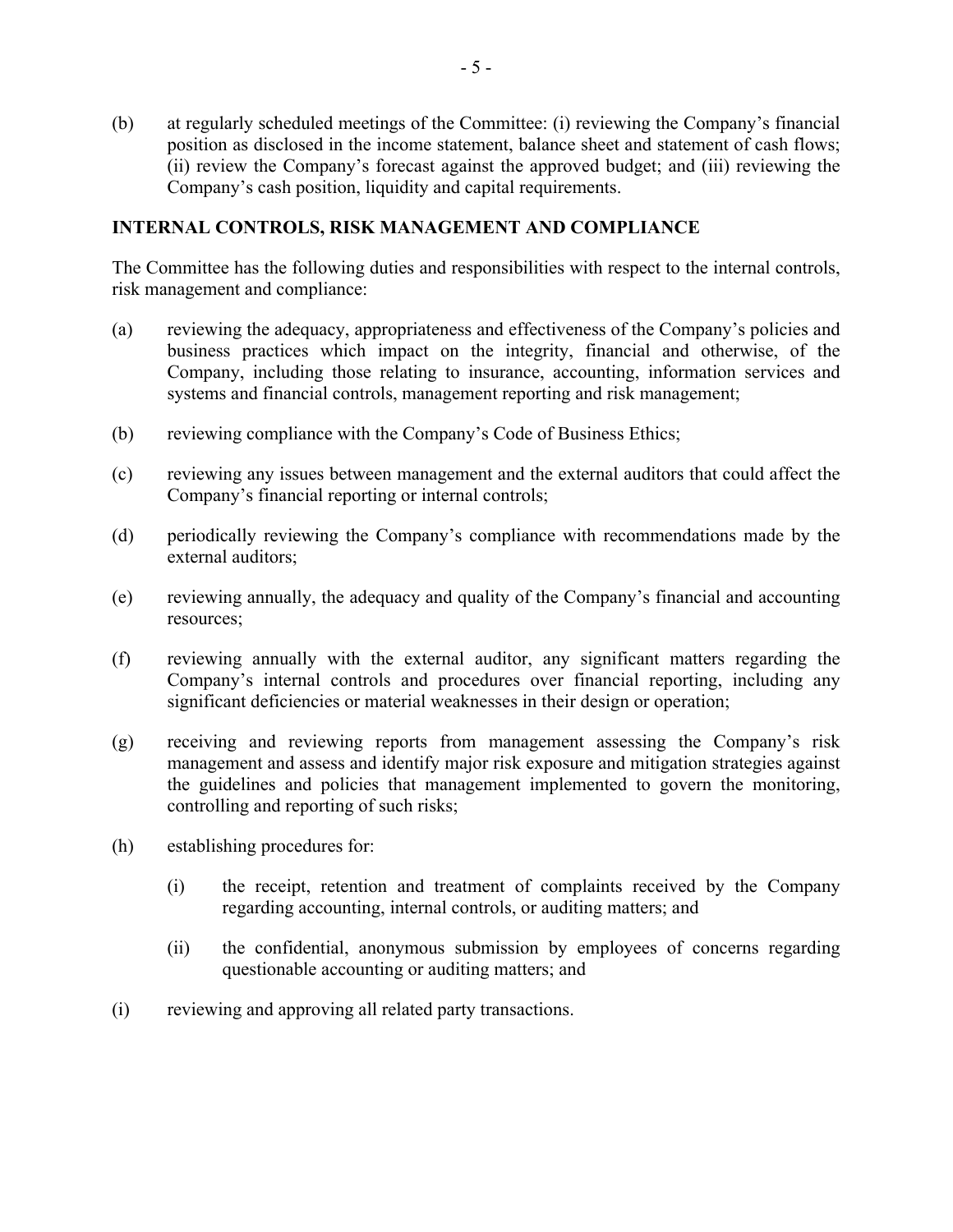#### **EXTERNAL AUDITOR**

The Committee has the following duties and responsibilities as they relate to the external auditor:

- (a) consider and make recommendations to the Board, for approval by the Company's shareholders, the appointment, re-appointment and removal of the Company's external auditor;
- (b) oversee the selection process for a new auditor and, upon resignation of the external auditor, investigate the circumstances surrounding such resignation and determine whether further action is required;
- (c) oversee the relationship between management and the external auditor; review and negotiate and recommend to the Board, for approval, the terms of engagement of the external auditor, including remuneration and scope of services;
- (d) oversee the work of any external auditor engaged for the purpose of preparing or issuing an auditor's report or performing other audit, review or attest services for the Company, including the resolution of disagreements between management and the external auditor regarding financial reporting;
- (e) assess annually, the independence and objectivity of the external auditor, considering relevant professional and regulatory requirements and the relationship with the auditor as a whole, including the provision of, and fees for, any non-audit services;
- (f) meet with the external auditors on a regular basis in the absence of management in order to review accounting practices, internal controls, any difficulties encountered by the external auditors in performing the audit and any other matters it deems appropriate; and
- (g) pre-approve all non-audit services to be provided to the Company by the its external auditors (and remuneration therefor). The Committee may satisfy the pre-approval requirement in this subsection (g) if:
	- (i) the aggregate amount of all non-audit services that were not pre-approved is reasonably expected to constitute no more than five per cent of the fees paid by the Company (and its subsidiaries) to its external auditors during the fiscal year in which the services are provided;
	- (ii) the Company (or its subsidiary) did not recognize the services as non-audit services at the time of engagement; and